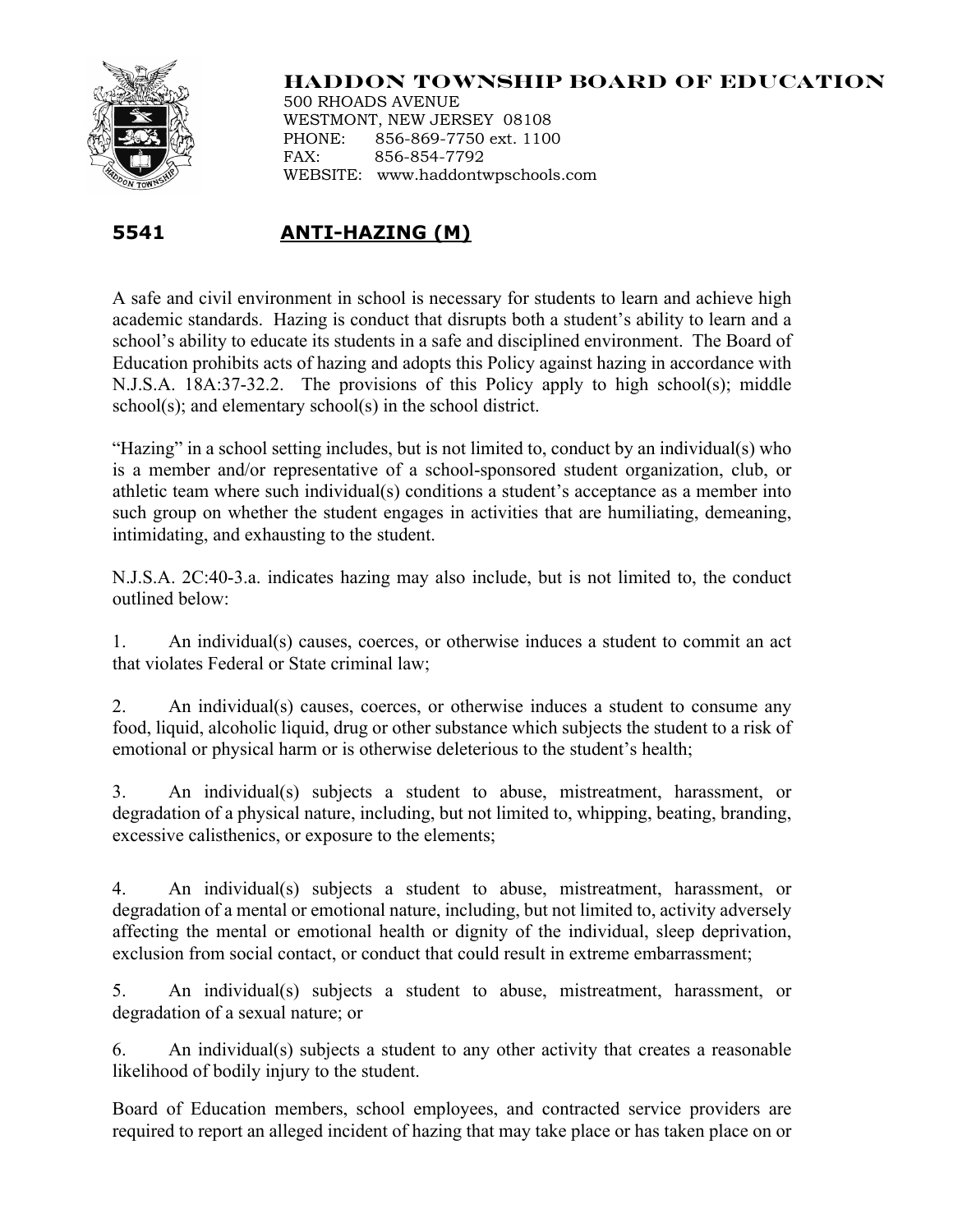off school grounds to the Principal or designee on the same day when the individual witnessed or received reliable information regarding such an incident. Students, parents, volunteers, or visitors are encouraged to report an alleged incident of hazing that may take place or has taken place on or off school grounds to the Principal or designee on the same day when the individual witnessed or received reliable information regarding any such incident.

Any report of an alleged incident of hazing shall be immediately investigated by the Principal or designee in accordance with procedures used to investigate alleged violations of the Student Discipline/Code of Conduct and Policy and Regulation 5600. A Principal or designee who receives a report of an alleged incident of hazing and fails to initiate or conduct an investigation and fails to minimize or eliminate the hazing may be subject to disciplinary action.

The Principal or designee may identify behavior when investigating an alleged incident of hazing indicating harassment, intimidation, or bullying (HIB) pursuant to N.J.S.A. 18A:37- 14 et seq. – the New Jersey Anti-Bullying Bill of Rights Act (ABR). If the Principal or designee identifies behavior indicating HIB, the Principal or designee shall ensure a separate investigation is conducted in accordance with the ABR and Policy 5512.

The Superintendent or designee shall report to local law enforcement any hazing incident that rises to the level of mandatory reporting under the "Uniform Memorandum of Agreement Between Education Officials and Law Enforcement Officials" or any other agreement between local law enforcement and the school district pursuant to N.J.A.C. 6A:16-5.1(b).

Hazing that involves the participation of a coach, teacher, or other adult may constitute child abuse and shall be addressed in accordance with N.J.S.A. 18A:36-25 and Policy and Regulation 8462.

The Board shall enforce any penalty for violation of this Policy in accordance with the student code of conduct and Policy and Regulation 5600, or any other applicable Board Policy or Regulation. In accordance with N.J.S.A. 18A:37-32.3 appropriate penalties for a violation of this Policy may include, but are not limited to:

1. Withholding of diplomas or transcripts pending compliance with the rules;

2. Rescission of permission for the organization or group whose student member(s) are being penalized under this Policy, to operate on school property or to otherwise operate under the sanction or recognition of the school district; and

3. The imposition of probation, suspension, dismissal, or expulsion of a student member(s).

Any discipline instituted in response to a violation of this Policy may be in addition to discipline for a violation of Policy 5512, Policy and Regulation 5600, and any other applicable Board Policy and Regulation.